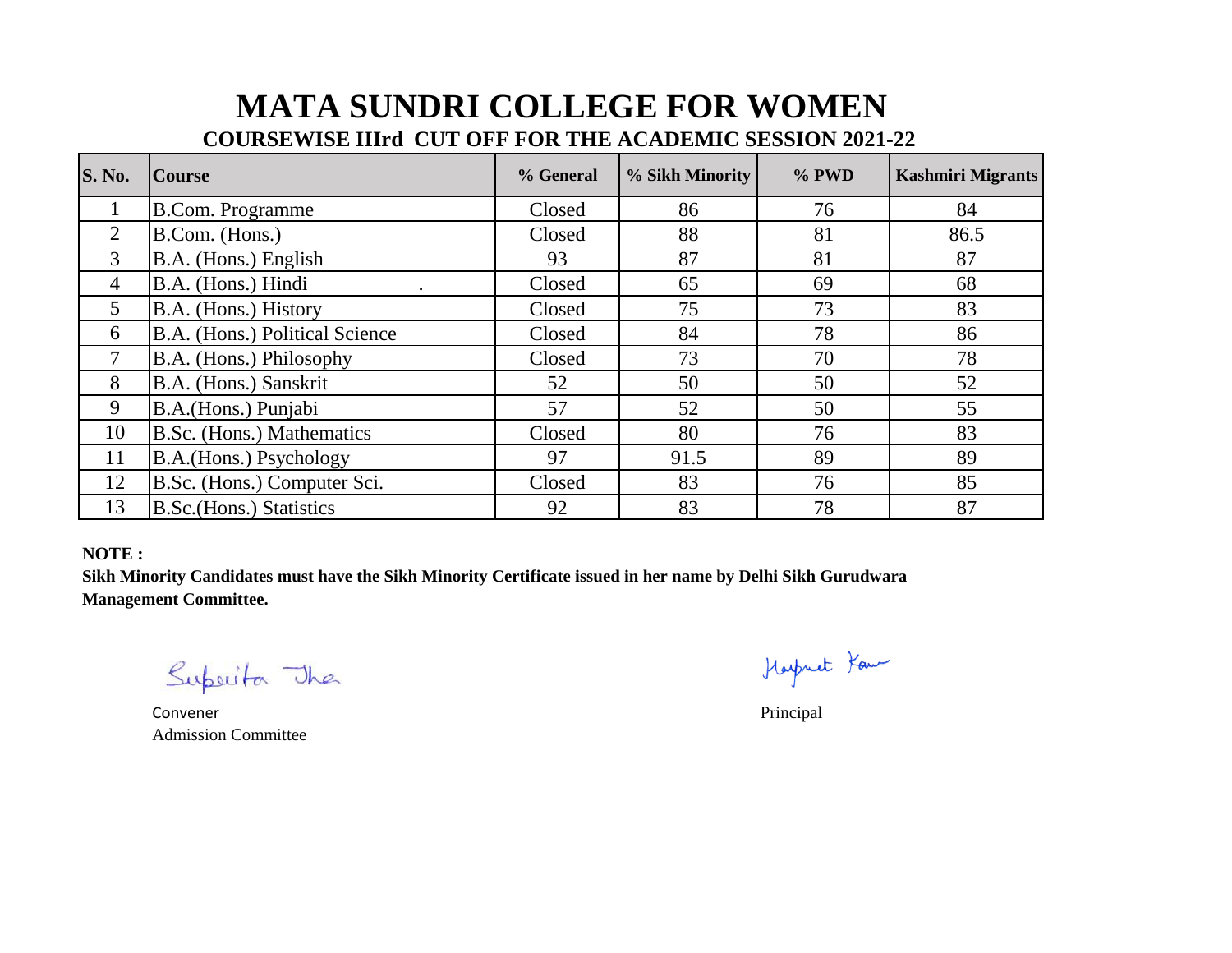## **MATA SUNDRI COLLEGE FOR WOMEN**

**COURSEWISE (Specific Combinations of B.A. Programme ) III CUT OFF FOR THE ACADEMIC SESSION 2021-22** 

| <b>S. No.</b>  | <b>Course</b>                                                                                       | % General | % Sikh Minority | % PWD | <b>Kashmiri Migrants</b> |
|----------------|-----------------------------------------------------------------------------------------------------|-----------|-----------------|-------|--------------------------|
| $\mathbf{1}$   | B.A Programme (Hindi + History)                                                                     | Closed    | 78              | 74    | 80                       |
| $\overline{2}$ | B.A Programme (Hindi+Music)                                                                         | 84        | 78              | 74    | 80                       |
| 3              | <b>B.A Programme(Hindi+OMSP)</b>                                                                    | 84        | 78              | 74    | 80                       |
| $\overline{4}$ | B.A Programme(Hindi+ Philosophy)                                                                    | 84        | 78              | 74    | 80                       |
| 5              | <b>B.A Programme</b> (Hindi+ Political Science)                                                     | Closed    | 78              | 74    | 80                       |
| 6              | B.A Programme(Punjabi +Music)                                                                       | 84        | 78              | 74    | 80                       |
| 7              | B.A Programme(Punjabi + History)                                                                    | 84        | 78              | 74    | 80                       |
| 8              | B.A Programme (Punjabi + OMSP)                                                                      | Closed    | 78              | 74    | 80                       |
| 9              | B.A Programme (Punjabi + Political<br>Science)                                                      | 86        | 78              | 74    | 80                       |
| 10             | B.A Programme (Sanskrit + OMSP)                                                                     | 84        | 78              | 74    | 80                       |
| 11             | B.A Programme (Sanskrit + History)                                                                  | 84        | 78              | 74    | 80                       |
| 12             | B.A Programme (Sanskrit + Political<br>Science)                                                     | 86        | 78              | 74    | 80                       |
| 13             | B.A. Programme (Advertising, Sales<br>Promotion and Sales Management (ASPSM)<br>+ Economics         | Closed    | 78              | 74    | 80                       |
| 14             | <b>B.A Programme (Advertising, Sales</b><br>Promotion and Sales Management (ASPSM)<br>+ Mathematics | Closed    | 78              | 74    | 80                       |
| 15             | <b>B.A Programme (Advertising, Sales</b><br>Promotion and SalesManagement (ASPSM)<br>+ Philosophy)  | 84        | 78              | 74    | 80                       |
| 16             | <b>B.A Programme (Economics + History)</b>                                                          | 84        | 78              | 74    | 80                       |
| 17             | B.A Programme (Economics + Mathematics)                                                             | Closed    | 78              | 74    | 80                       |